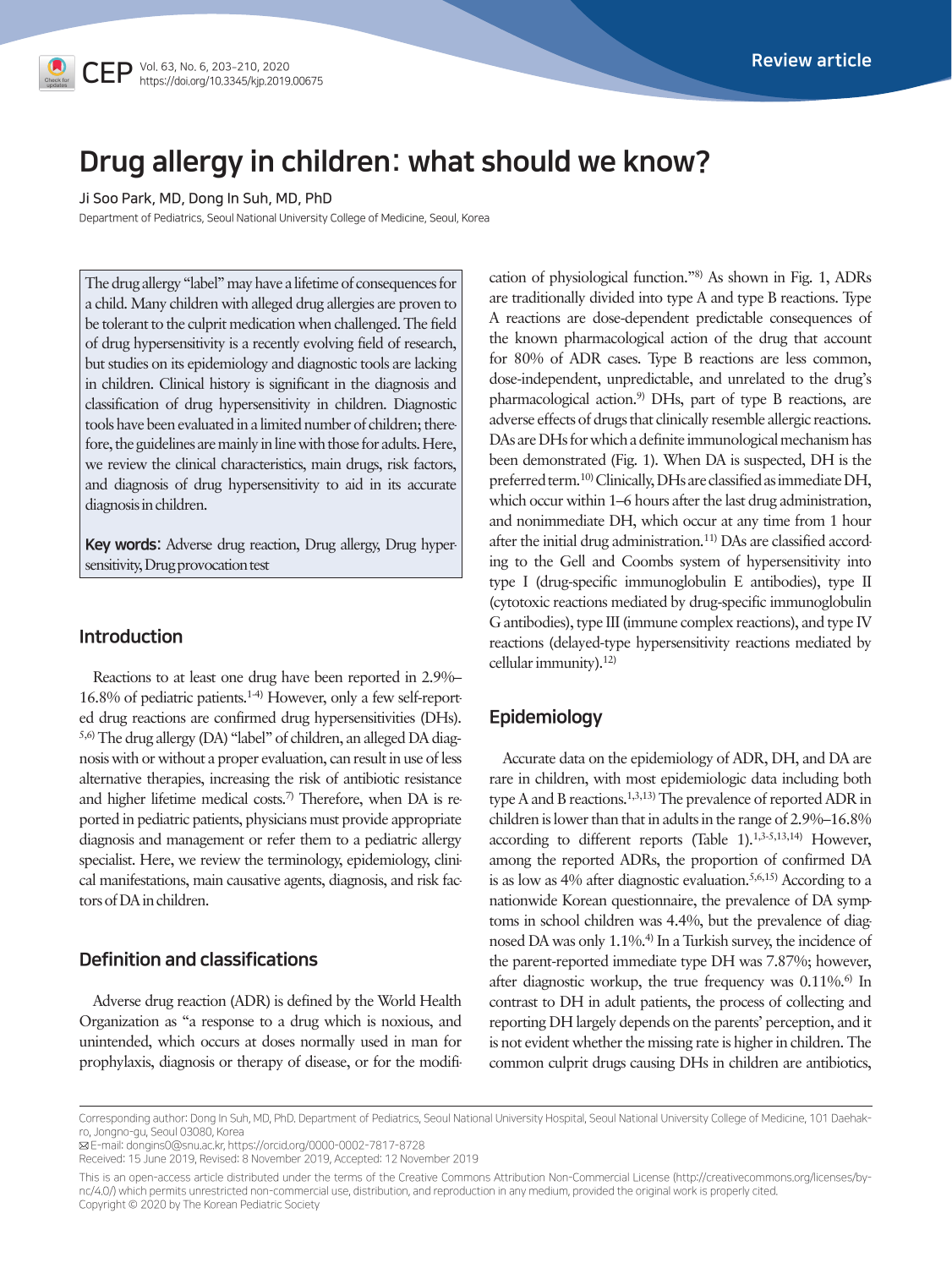

Fig. 1. Adverse drug reaction, drug hypersensitivity, and drug allergy.

nonsteroidal anti-inflammatory drugs (NSAIDs), antiepileptic drugs (AEDs), and vaccines.16-18) However, the characteristics of the subject group can largely affect adverse reaction frequency and type.

# Clinical manifestations

In children, cutaneous symptoms, especially maculopapular eruptions (MPEs), are the most frequently reported reactions, followed by gastrointestinal symptoms.5,6,14,17-20) Cutaneous symptoms include urticaria, angioedema, and for some drugs, such as sulfonamides, fixed drug eruptions.<sup>16,18,21)</sup> Gastrointestinal symptoms included nausea, vomiting, diarrhea, or constipation (Table 2). Isolated respiratory reactions are mostly restricted to NSAIDs but may also present as a part of anaphylaxis. The

|  |  |  | Table 1. Studies on the epidemiology of adverse drug reaction, drug hypersensitivity, and drug allergy in children |
|--|--|--|--------------------------------------------------------------------------------------------------------------------|
|  |  |  |                                                                                                                    |

| Study                                           | Research type                                 | Population                                                   | Case<br>definition   | <b>Results</b>                                                                                                                                           | Major class of drugs                                                                |
|-------------------------------------------------|-----------------------------------------------|--------------------------------------------------------------|----------------------|----------------------------------------------------------------------------------------------------------------------------------------------------------|-------------------------------------------------------------------------------------|
| Impicciatore et<br>al., $2001^{1}$              | Systematic review All pediatric               |                                                              | <b>ADR</b>           | Hospitalized: 9.53%<br>Outpatient: 1.46%                                                                                                                 | N/A                                                                                 |
| Smyth et al.,<br>$2012^{3}$                     | Systematic review All pediatric               |                                                              | <b>ADR</b>           | Hospitalized: 0.6%-16.8%<br>Outpatient: 0%-11.01%                                                                                                        | Antibiotics, antiepileptic drugs,<br><b>NSAIDS</b>                                  |
| Lee et al<br>$2001^{4}$                         | Cross-sectional<br>survey                     | General school-age children in<br>Korea                      | DA                   | DH symptoms, ever: 4.4%<br>DA diagnosis, ever: 1.1%                                                                                                      | N/A                                                                                 |
| Lange et al.,<br>$2008^{14}$                    | Cross-sectional<br>survey                     | Pediatric patients hospitalized<br>or visiting ED in Germany | DA                   | Self-reported DA 7.5%<br>Clinical history suggestive of DH: 4.2%                                                                                         | Antibiotics, anti-inflammatory<br>drugs, Respiratory drugs                          |
| Cohen et al.,<br>$2008^{13}$                    | Public health<br>surveillance                 | Pediatric patients visiting ED<br>in US                      | ADR                  | Overall: 2/1000 persons visiting ED<br>Allergic reactions: 35% of ADR<br>Vaccine reactions: 5.9% of ADR                                                  | Antimicrobials, analgesics,<br>respiratory medications,<br>psychotropic medications |
| Rebelo Gomes<br>et al., 2007 <sup>5)</sup>      | Cross-sectional<br>survey<br>Diagnostic tests | Children visiting outpatient<br>clinic                       | ADR, DA              | Parent-reported ADR: 10.2%<br>DA suspected by parents: 6.0%<br>Previous DA diagnosis: 3.9%<br>DA positive by testing: 3/34                               | Beta-lactams, NSAIDs, other<br>antibiotics                                          |
| Erkoçoğlu et al., Cross-sectional<br>$2013^{6}$ | survey<br>Diagnostic tests                    | General grade 6-8 school<br>children in Ankara, Turkey       | Immediate<br>type DA | Parent-reported DA: 7.87%<br>Previous DA diagnosis: 2.73%<br>Clinical history suggestive of<br>immediate type DH: 1.16%<br>DA positive by testing: 7/101 | Antibiotics, NSAIDs                                                                 |

ADR, adverse drug reaction; DA, drug allergy; DH, drug hypersensitivity; N/A, not assessed; NSAIDs, nonsteroidal anti-inflammatory drugs.

|  | Table 2. Clinical manifestation and culprit hypersensitivity drugs in children |  |  |  |
|--|--------------------------------------------------------------------------------|--|--|--|
|  |                                                                                |  |  |  |

| Clinical manifestation        | Examples of culprit drugs                                                                     |  |  |  |  |
|-------------------------------|-----------------------------------------------------------------------------------------------|--|--|--|--|
| Dermatologic presentations    |                                                                                               |  |  |  |  |
| Maculopapular exanthema       | Beta-lactam antibiotics, glycopeptide, NSAIDs, antiepileptic drugs, vaccines                  |  |  |  |  |
| Urticaria, pruritus, erythema | Beta-lactam antibiotics, NSAIDs, acetaminophen, vaccines, NMBAs                               |  |  |  |  |
| Angioedema                    | <b>NSAIDs</b>                                                                                 |  |  |  |  |
| Fixed drug eruption           | Sulfonamides, NSAIDs, carbamazepine                                                           |  |  |  |  |
| <b>SCARs</b>                  |                                                                                               |  |  |  |  |
| AGEP                          | Beta-lactam antibiotics                                                                       |  |  |  |  |
| <b>DRESS</b>                  | Antiepileptic drugs, beta-lactams                                                             |  |  |  |  |
| SJS/TEN                       | Beta-lactam antibiotics, antiepileptic drugs, macrolides, acetaminophen, NSAIDs, sulfonamides |  |  |  |  |
| Anaphylaxis                   | Beta-lactam antibiotics, NSAIDs, vaccines, NMBAs                                              |  |  |  |  |
| Serum sickness-like reactions | Cefaclor, sulfonamides                                                                        |  |  |  |  |
|                               |                                                                                               |  |  |  |  |

NSAIDs, nonsteroidal anti-inflammatory drugs; SCARs, severe cutaneous adverse reactions; AGEP, acute generalized exanthematous pustulosis; DRESS, drug reaction with eosinophilia and systemic symptoms; SJS, Stevens-Johnson syndrome; TEN, toxic epidermal necrolysis; NMBAs, neuromuscular blocking agents.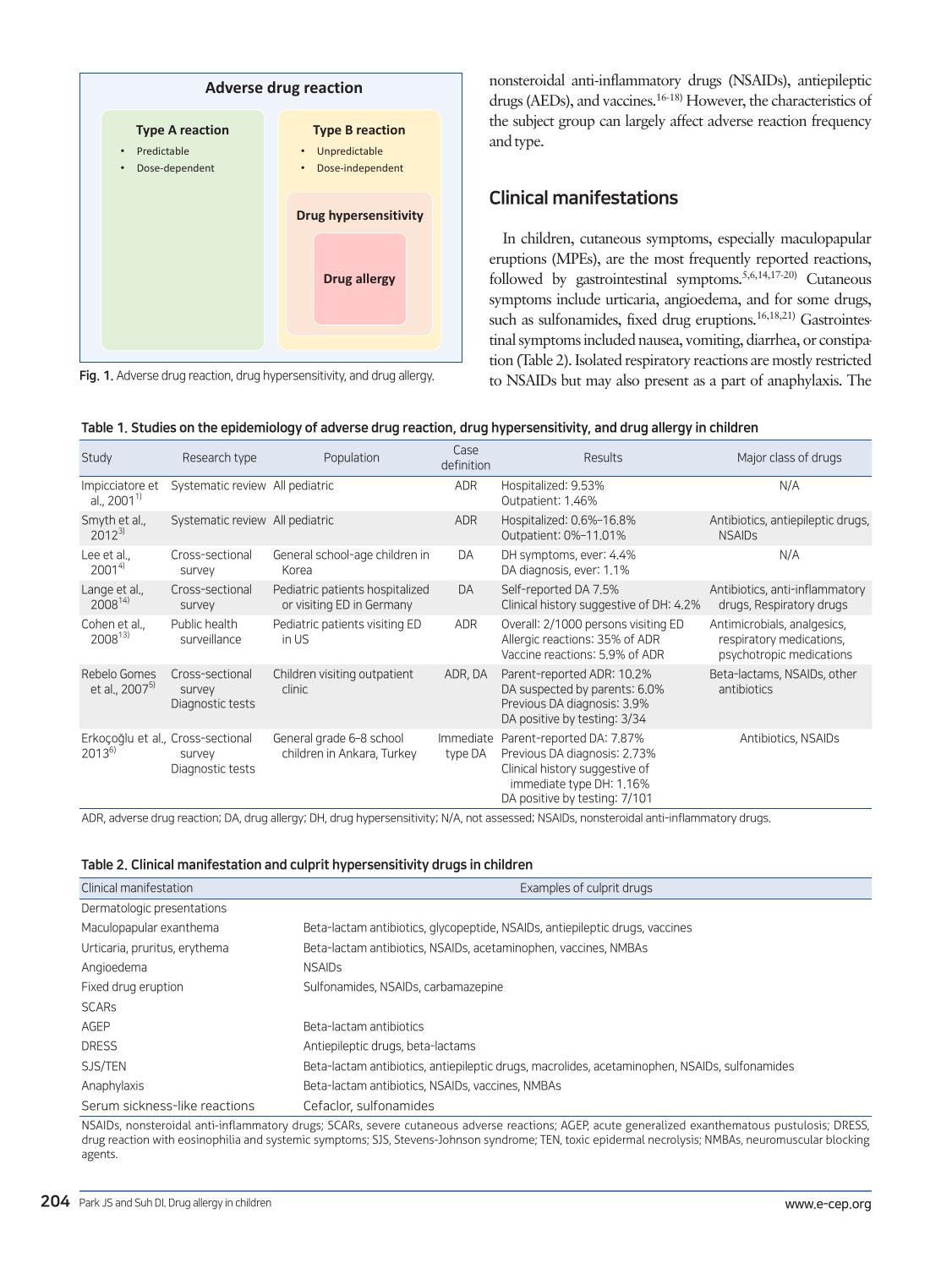frequency of drug-related anaphylaxis is 5%–25% of all anaphylaxis cases according to different reports, $^{22}$  including a multicenter retrospective review of anaphylaxis in Korea revealing that  $10\%$  of anaphylaxis triggers are drugs.<sup>23)</sup> The rate of druginduced anaphylaxis is increasing: A United States retrospective analysis showed a 212% increase in drug-related anaphylaxis (479%, age 0–4 years; 140%, age 5–17 years) from 2005 to 2014.24) Other symptoms include headache, lethargy, cough, palpitations, and ocular issues.

Severe cutaneous adverse reactions (SCARs) are a group of rare but potentially life-threatening reactions including acute generalized exanthematous pustulosis, drug reaction with eosinophilia and systemic symptoms (DRESS), Stevens-Johnson syndrome (SJS), and toxic epidermal necrolysis (TEN).<sup>25,26)</sup> SCARs show widely variable clinical manifestations, such that the pathogenesis is not clear but is thought to involve cytotoxic T-cell activation. However, some findings are consistent across all SCARs: a certain period must pass before SCARs become full-blown, and early drug withdrawal and supportive care with anti-inflammatory medication is the management of choice.  $26,27$ 

In our previous study based on the Korean SCARs registry, we analyzed 47 pediatric cases of DRESS, SJS, and TEN from 15 tertiary hospitals.27) The latency period between drug exposure and symptoms was longest in DRESS patients (mean, 23.5 days) and shorter in SJS and TEN patients (mean, 4 and 6.5 days, respectively). Cutaneous lesion extent was largest in DRESS cases without mucosal involvement in most cases and without permanent sequelae in all cases. In SJS and TEN patients, the area of skin involvement was smaller but showed slower recovery; a few cases had skin or skin appendage sequelae, while most SJS and TEN patients had mucosal involvement. Finally, 1 of the 4 TEN patients died. The culprit drugs were commonly used, including antibiotics and antipyretics, or uncommon but chronically used drugs, including AEDs, which was comparable to other different pediatric SCAR research.25,27)

# Major culprit drugs

The major causes of DH in children include beta-lactam antibiotics, NSAIDs, and vaccines (Table 2). Studies on the incidence of DH according to specific drugs is sparse, but it can be estimated from domestic epidemiologic studies on ADRs.<sup>28,29)</sup>

# Beta-lactam antibiotics

Beta-lactam antibiotics, a class of antibiotics that have a betalactam ring in their molecular structures, are classified into 2 major groups (penicillin and cephalosporin) and 4 minor groups (carbapenem, monobactam, oxacephem, and clavulanic acid). Beta-lactam antibiotics are the most prevalent drugs that induce hypersensitivity reactions in children at an estimated 1%–10% prevalence rate.<sup>2,30-33)</sup> According to domestic reports, drug provocation tests (DPT) could be safely performed in pediatric patients with higher diagnostic accuracy.<sup>34,35)</sup> Cross-reactivity between beta-lactam antibiotics is due to the side chain R1 in amoxicillin, ampicillin, and cefaclor, which have identical or almost identical side chains, have been shown to have cross-reactivity by skin testing; and in ceftriaxone and cefotaxime, which have identical side chains and also show skin test cross-reactivity. It is recommended that we evaluate medication side chains to safely challenge betalactams with different side chains.18,36) Finally, a study on the natural history of beta-lactam DH in children demonstrated results suggestive of tolerance acquisition.<sup>37)</sup>

### Nonsteroidal anti-inflammatory drugs

NSAIDs are widely used for pain relief, fever control, and anti-inflammation in children.38-40) The prevalence of DH to NSAIDs is 0.6%–5.7% in the general population, while the exact prevalence is not reported in children.41,42) In an older report, the prevalence of aspirin intolerance in children was 0.3%; recently, in asthmatic children, the prevalence of NSAID hypersensitivity is 0.9%.43) In some studies, the reaction to NSAIDs may exceed that to beta-lactam antibiotics, especially in severe reactions.<sup>44-46)</sup> In a tertiary hospital in Korea, NSAIDs were the second most common culprit agent in patients who underwent DPT, following beta-lactams.47) As depicted in Fig. 2, the DH to NSAIDs is classified according to the cross-reactivity and symptoms and further by mechanism, timing, and underlying allergic diseases: nonallergic, cross-reactive reactions are classified into NSAIDexacerbated respiratory disease, NSAID-exacerbated cutaneous disease, NSAID-induced urticaria/angioedema or anaphylaxis, and allergic, single-reactor reactions are classified into selective NSAID-induced urticaria/angioedema or anaphylaxis, and selective NSAID-induced delayed reactions.48,49) According to the recent European position paper on childhood NSAIDs, in children under 10 years of age, most responses are nonimmunologic, cross-intolerant, and easily attributed to co-factors such as exercise or infection.50) Thus, they are divided into nonallergic NSAID hypersensitivity and other cases. In children older than 10 years, on the other hand, the reactions are similar to those of adults. According to recent guidelines, DPT is essential ino diagnosing NSAID hypersensitivity in children.<sup>16,50)</sup> For the management of NSAID hypersensitivity, confirmed diagnosis and classification are required and an alternative NSAID other than the culprit drug is needed. However, because the majority of children under 10 years of age have cross-reactive forms of reactions, DPT of alternative NSAIDs are recommended.<sup>50)</sup> Although selective NSAIDs for COX2 are not approved for this age group, they have been used safely in practice.  $51,52$ 

### Vaccines

ADR after vaccination must be differentiated between aller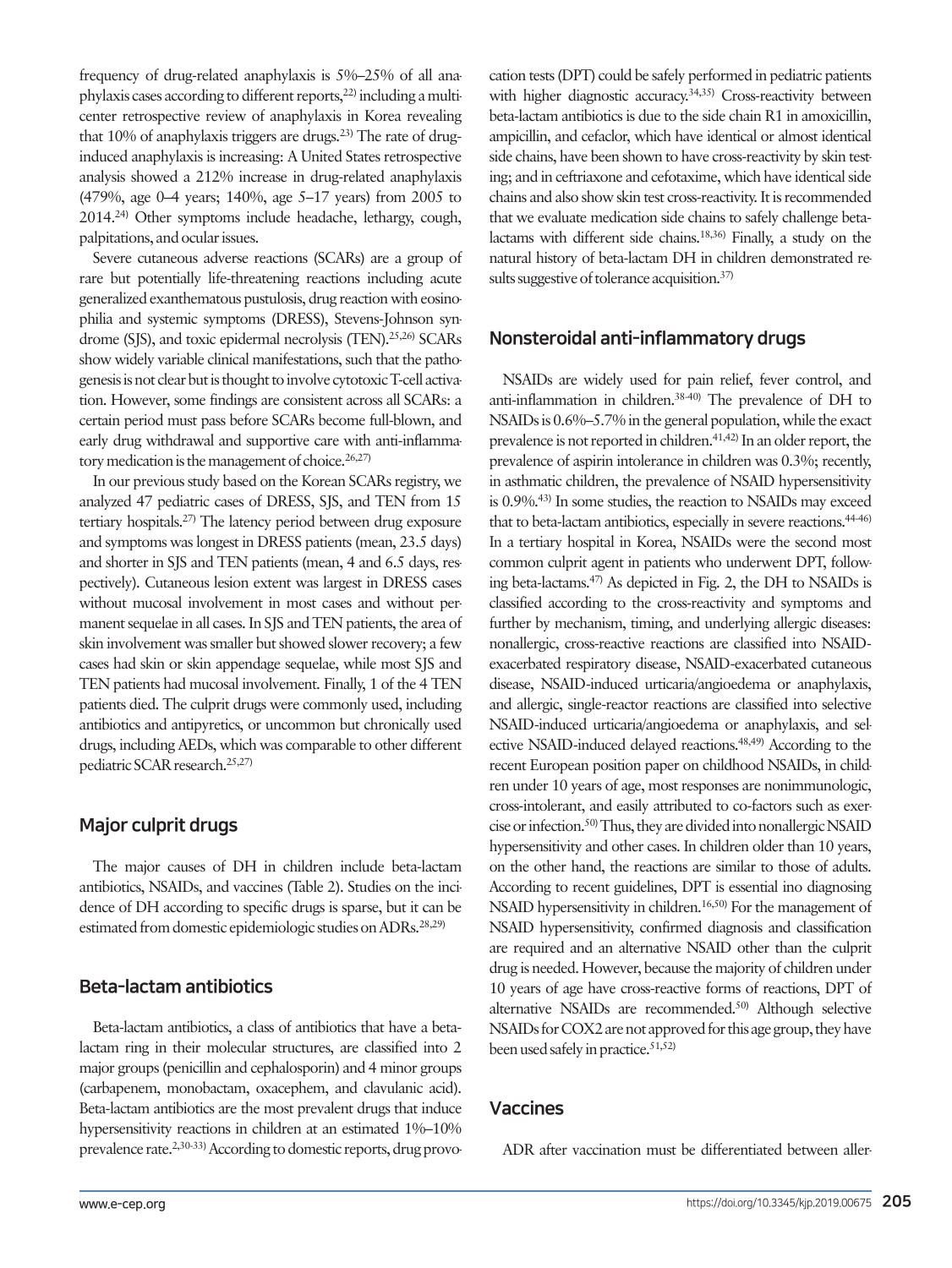

Fig. 2. Classification of nonsteroidal anti-inflammatory drug (NSAID) hypersensitivity. FDE, fixed drug eruption; SJS, Steven-Johnson syndrome; TEN, toxic epidermal necrolysis. Adapted from Kidon et al. Pediatr Allergy Immunol 2018;29:469-80.<sup>50</sup>



Fig. 3. Generalized schema for the diagnosis of suspected drug hypersensitivity in children. The diagnosis of drug hypersensitivity should be based on detailed history taking and appropriate diagnostic tests, including skin, in vitro, and drug provocation tests. In some cases of severe cutaneous adverse reactions, drug avoidance without additional testing may be recommended. BAT, basophil activation test; LTT, lymphocyte transformation test.

gic and nonallergic reactions. Immediate nonallergic reactions include local injection site reactions (swelling, redness, or soreness) and constitutional symptoms such as fever. These are not contraindications to future vaccine doses.53) Hypersensitivity to vaccine can present as immediate allergic reactions occurring within minutes to 4 hours including urticaria, angioedema, and anaphylaxis, and delayed-type reactions such as rashes occurring hours to days after injection.<sup>54)</sup> Delayed-type reactions usually do not require allergic evaluation, are self-limiting, and do not contraindicate further doses.<sup>55)</sup> Immediate hypersensitivity to vaccine in the pediatric population is estimated as 1 per 50,000 to 1 per 1,000,000 doses for most vaccines to 1 per 50,000 doses

for diphtheria-tetanus-pertussis vaccines, while vaccine-triggered anaphylaxis is reported to be 1.45 per 100,000 doses.<sup>56)</sup> Vaccine allergies are rarely triggered by the microbial antigen; rather, they are more commonly induced by other components such as egg protein, stabilizers such as gelatin or milk protein, antibiotics, preservatives, adjuvants, and latex.54) The management of vaccine hypersensitivity starts with verifying immediate allergic reaction through careful history taking and progresses to skin testing with full-strength vaccine and, if available, vaccine components or diluted vaccine in a positive history of anaphylaxis.<sup>53)</sup> In a patient with history of immediate allergic reaction and a positive skin test result, additional doses of vaccine or other vaccines with com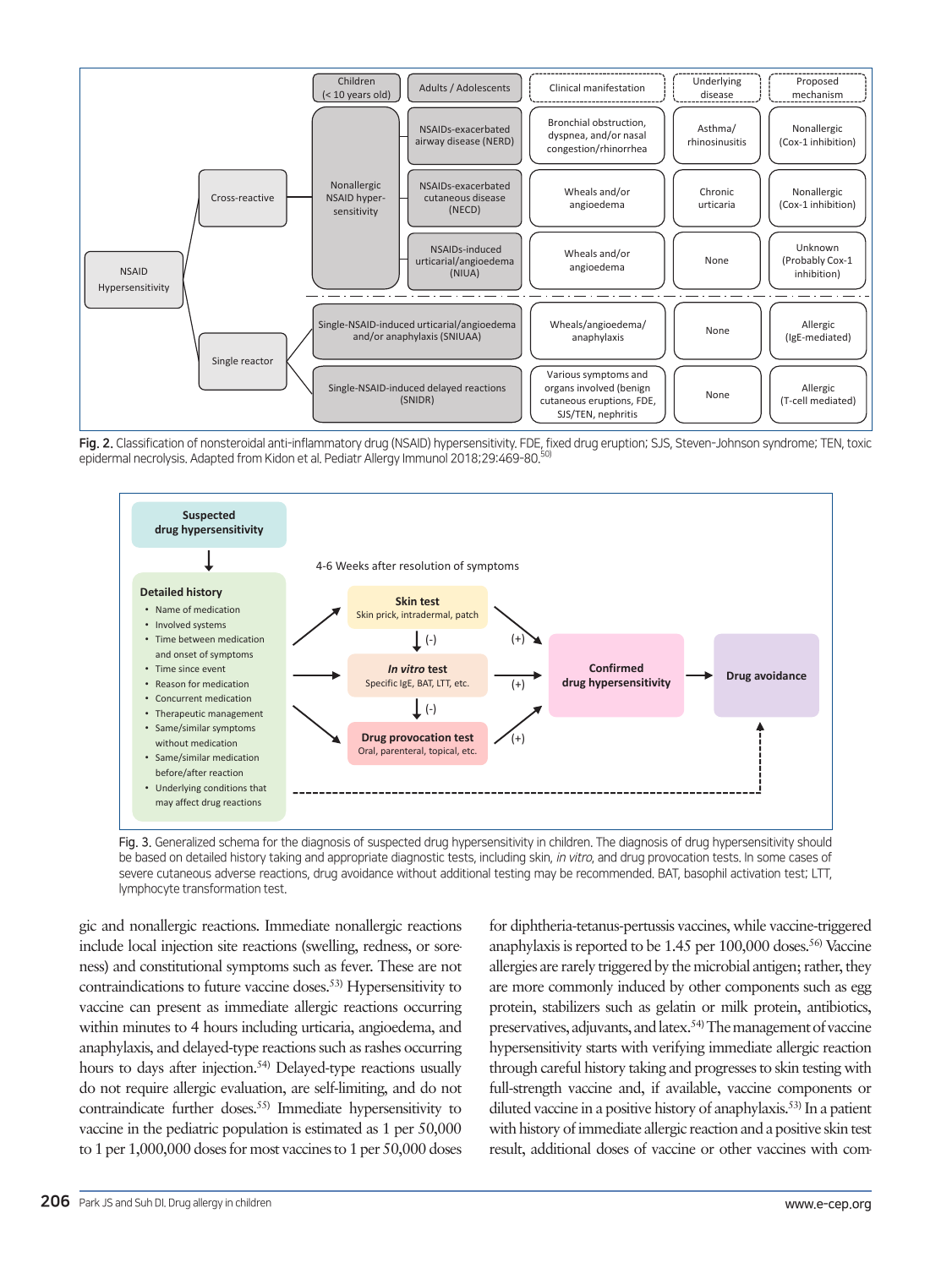mon ingredients can be administered in graded doses.53) Notably, recent Advisory Committee on Immunization Practices guidelines suggest that persons with egg allergy of any severity may receive influenza vaccine and that only a severe allergic reaction to influenza vaccine is contraindication for future vaccination.<sup>57)</sup>

# **Diagnosis**

DH is generally diagnosed, as described in Fig. 3. On the basis of a detailed history taking, appropriate diagnostic testing should be performed as indicated to confirm the causality of the DH.

# History taking

A detailed comprehensive history is essential in the diagnosis of DH.16,58) History taking in pediatric patients often occurs through the caregivers, who may provide exaggerated or biased descriptions.16) The following items should be evaluated with aid from hospital records at the time of event or pictures if possible: exact name of the medication, time elapsed since event (some allergies wane over time), involved systems (pictures), time between medication use and symptom onset, reason for medication, concurrent medication, diagnostic testing, therapeutic management, same or similar medication before and after reaction, same or similar symptoms without medication, and underlying conditions that may affect or be mistaken for drug reactions.<sup>11)</sup> Based on the patient's history, if DH is suspected, a specific allergy workup should be performed 4–6 weeks after the resolution of clinical symptoms and signs.10)

# Skin test

Skin testing in DH consists of skin prick tests (SPTs), intradermal tests (IDTs), and patch tests.16) Sequential SPT and IDT can safely diagnose suspected IgE-mediated reactions, but the diagnostic value in children is evaluated in a limited number of studies.18,59-62) Penicillin and minor determinants are the only commercial agents for SPT, but even these are not available in Korea, and other skin tests must be prepared according to guidelines.63) Delayed reading of IDT at 48–72 hours and patch testing can be used to evaluate nonimmediate reactions and SCARs.<sup>64)</sup> However, a negative skin test cannot rule out DH and DPT remains the gold standard in diagnosing DH in children. 18,60,65) Due to the pain and difficulty of IDT in children, experts are leaning toward DPT before IDT, especially in cases of nonimmediate reactions.16,66)

# In vitro test

The only commercially available *in vitro* tests of DH are

ImmunoCAP (ThermoFisher, Uppsala, Sweden) assays for a limited number of drugs. Ideally, *in vitro* tests of specific DHs may be useful in settings of patients taking multiple drugs simultaneously and in those of severe DH in which skin test is not available or inconclusive and DPT is contraindicated.10) *In vitro* studies may identify the culprit drug and characterize the active phase of DH.67) To identify the culprit drug of immediate DH, specific IgE measurement and basophil activation test can be used with low sensitivity and high specificity in adults for both assays.67-69) For nonimmediate DH, the lymphocyte transformation test and enzyme-linked immunosorbent spot assays of cytokines and cytotoxic markers (granzyme B, granulysin, interferon-γ) enable the identification of the specific drugassociated, but the sensitivity is yet limited.67,70-72)

The measurement of tryptase and histamine release and determination of cellular phenotype in a skin biopsy or the peripheral blood can aid in the characterization of the active reaction phase.67)

# Drug provocation test

DPT can be performed to confirm or exclude DH and identify safe alternative treatments in confirmed DH patients.<sup>73)</sup> The different routes of DPT (oral, parenteral, topical, and cutaneous) vary depending on the culprit agent.18,58) Several protocols were proposed for children, including single, graded, or multiple-day challenges, but there is no single standardized protocol.73-76) The recent European Academy of Allergy and Clinical Immunology guideline suggests starting with 1/10 of a single age-/weight-appropriate dose and proceeding to a half and then a full dose; for patients with severe reactions, the starting dose may be as low as 1:10000 to 1:1000.16) DPT is contraindicated during pregnancy and in cases of acute infection, uncontrolled asthma, or underlying diseases, in which a response to provocation may be noncontrollable with the exception of special circumstances.73) DPT should not be performed for patients who have experienced severe life-threatening reactions such as anaphylaxis or SCARs. 10,73) DPT should be performed under safe conditions with trained staff and emergency resuscitative equipment available. 10,16,73)

# Factors that may affect DH in children

#### 1. Age

In the general population, age extremes are considered risk factors of ADR.77) However, the incidence of ADR or DH by age varies among studies. In an Italian ADR monitoring study in children 0–14 years, the incidence of ADR was the highest in infants <1 year with a trend of a higher to lower incidence from younger to older age groups.78) In a study of pediatric admissions due to ADR, the median age of children admitted due to ADR was higher than for those admitted for other reasons.<sup>79)</sup> In an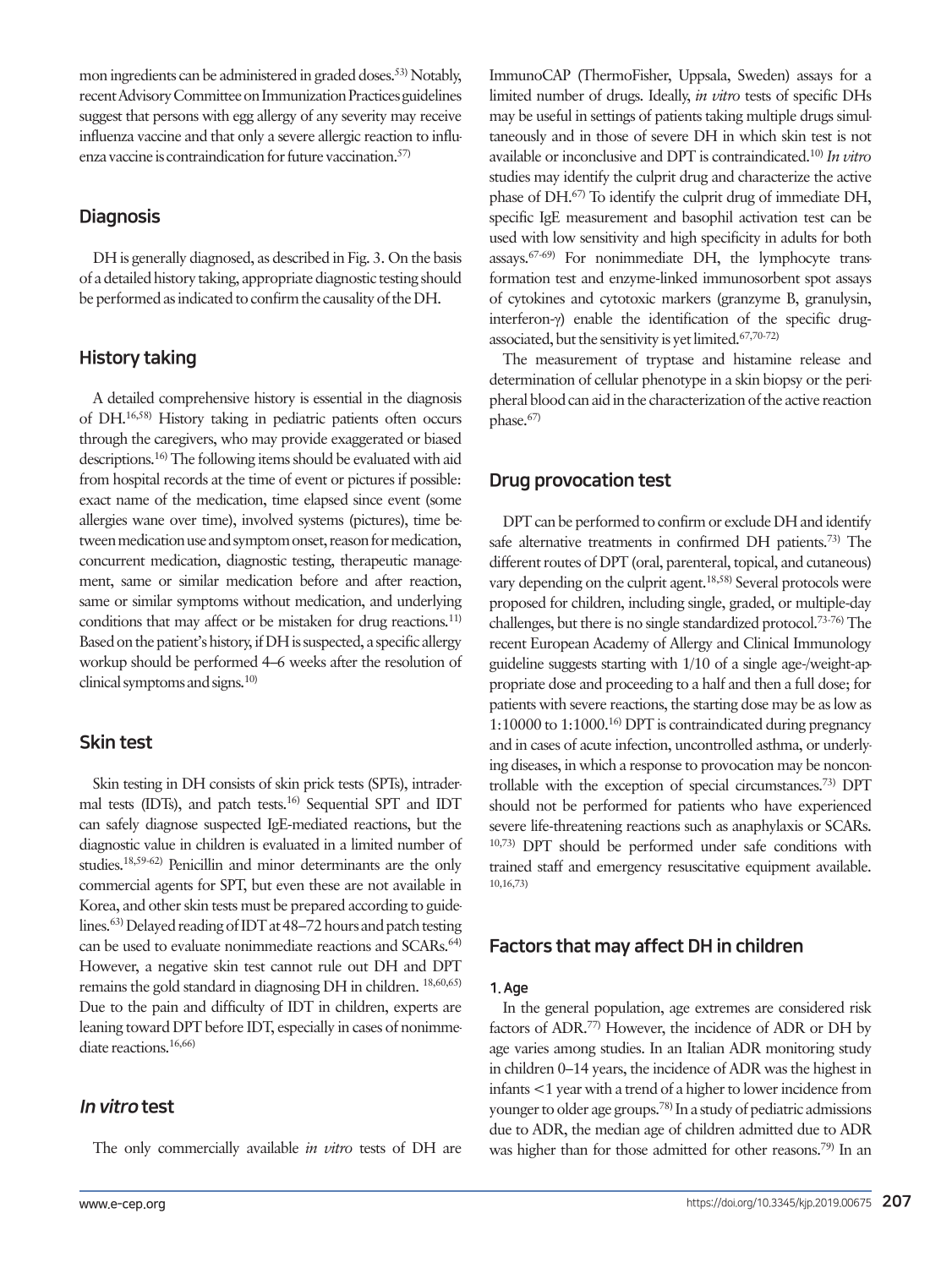international study that aimed to determine the risk factors associated with ADR in hospitalized children, subjects older than 11 years showed a significantly higher incidence of ADR than those 2–11 years.<sup>80)</sup> A national surveillance of emergency department visits for ADR in the US showed a higher incidence of ADR in children <1 and 1–4 years old, but the majority of ADR in younger children was unintentional overdose and no significant trend among age groups was shown when only allergic reactions were considered.13)

#### 2. Viral infections

Viral infections, by themselves, present skin rashes that are indistinguishable from DH and act as a cofactor to DH reactions. Many DPT-negative cases are linked to viral infections.32 Several specific viruses are more closely involved in DH reactions e.g. skin rashes frequently occur when patients with the Epstein-Barr virus are treated with beta-lactam antibiotics.<sup>81,82)</sup> Certain viruses were recently suspected of being linked with SCARs e.g. human herpes virus infection is closely related to DRESS syndrome.<sup>82)</sup>

#### 3. Genetic predisposition

In adults, specific alleles of the human leukocyte antigen (HLA) gene act as risk factors for DHs. HLA B\*57:01 and HLA A\*31:01 are related to DRESS or an MPE, while HLA B\*15:02 is associated with SJS or TEN. However, it does not show consistent results across all races.

### Other points to consider

For children with chronic complex conditions, the clinical profile and causative medications of spontaneous ADR are different i.e., medicines that are more frequently prescribed for a more extended time result in higher incidence of adverse reactions.<sup>21)</sup> A high frequency of off-label prescriptions to younger subjects is prone to cause adverse reactions.<sup>1,80,83)</sup> Polypharmacy is a constant risk factor of ADR.1,16,79,80) Female sex is a risk factor of ADR in adults but not in children.<sup>77,79,80</sup> Although biologics are increasingly prescribed these days, there is no specific report to date on the prevalence of risk factors of ADRs to these drugs in children.

### Conclusion

Suspecting the association of medication to an unexpected symptom is the crucial first step of assessment in children. The exact prevalence is not known due to rare and conflicting epidemiological data. We do know that few subjects with DH claims actually undergo a full evaluation to confirm DA. ADR to betalactam antibiotics, NSAIDs, and vaccines present uniquely; therefore, a thorough assessment and careful management are warranted in suspected cases. Hypersensitivity reactions to other medications are rare in pediatric populations, but they can be a

significant problem in vulnerable subjects, especially when the alleged drugs are irreplaceable for controlling their underlying diseases. Therefore, a thorough evaluation is essential for recommending drug desensitization or avoidance.

#### Conflicts of interest

No potential conflict of interest relevant to this article was reported.

See the commentary "Are you sure that it is a drug allergy?" via [https://doi.org/10.3345/cep.2019.01487.](https://doi.org/10.3345/cep.2019.01487)

#### References

- 1. Impicciatore P, Choonara I, Clarkson A, Provasi D, Pandolfini C, Bonati M. Incidence of adverse drug reactions in paediatric in/out-patients: a systematic review and meta-analysis of prospective studies. Br J Clin Pharmacol 2001;52:77-83.
- 2. Vyles D, Chiu A, Simpson P, Nimmer M, Adams J, Brousseau DC. Parent-reported penicillin allergy symptoms in the Pediatric Emergency Department. Acad Pediatr 2017;17:251-5.
- 3. Smyth RM, Gargon E, Kirkham J, Cresswell L, Golder S, Smyth R, et al. Adverse drug reactions in children--a systematic review. PLoS One 2012;7:e24061.
- 4. Lee SI, Shin MH, Lee HB, Lee JS, Son BK, Koh YY, et al. Prevalences of symptoms of asthma and other allergic diseases in korean children: a nationwide questionnaire survey. J Korean Med Sci 2001;16:155-64.
- 5. Rebelo Gomes E, Fonseca J, Araujo L, Demoly P. Drug allergy claims in children: from self-reporting to confirmed diagnosis. Clin Exp Allergy 2008;38:191-8.
- 6. Erkoçoğlu M, Kaya A, Civelek E, Ozcan C, Cakır B, Akan A, et al. Prevalence of confirmed immediate type drug hypersensitivity reactions among school children. Pediatr Allergy Immunol 2013;24:160-7.
- 7. Esposito S, Castellazzi L, Tagliabue C, Principi N. Allergy to antibiotics in children: an overestimated problem. Int J Antimicrob Agents 2016;48: 361-6.
- 8. International drug monitoring: the role of national centres. Report of a WHO meeting. World Health Organ Tech Rep Ser 1972;498:1-25.
- 9. Edwards IR, Aronson JK. Adverse drug reactions: definitions, diagnosis, and management. Lancet 2000;356:1255-9.
- 10. Demoly P, Adkinson NF, Brockow K, Castells M, Chiriac AM, Greenberger PA, et al. International Consensus on drug allergy. Allergy 2014; 69:420-37.
- 11. Khan DA, Solensky R. Drug allergy. J Allergy Clin Immunol 2010;125(2 Suppl 2):S126-37.
- 12. Pichler WJ. Delayed drug hypersensitivity reactions. Ann Intern Med 2003;139:683-93.
- 13. Cohen AL, Budnitz DS, Weidenbach KN, Jernigan DB, Schroeder TJ, Shehab N, et al. National surveillance of emergency department visits for outpatient adverse drug events in children and adolescents. J Pediatr 2008;152:416-21.
- 14. Lange L, Koningsbruggen SV, Rietschel E. Questionnaire-based survey of lifetime-prevalence and character of allergic drug reactions in German children. Pediatr Allergy Immunol 2008;19:634-8.
- 15. Vezir E, Dibek Misirlioglu E, Civelek E, Capanoglu M, Guvenir H, Ginis T, et al. Direct oral provocation tests in non-immediate mild cutaneous reactions related to beta-lactam antibiotics. Pediatr Allergy Immunol 2016;27:50-4.
- 16. Gomes ER, Brockow K, Kuyucu S, Saretta F, Mori F, Blanca-Lopez N, et al. Drug hypersensitivity in children: report from the pediatric task force of the EAACI Drug Allergy Interest Group. Allergy 2016;71:149-61.
- 17. Gamboa PM. The epidemiology of drug allergy-related consultations in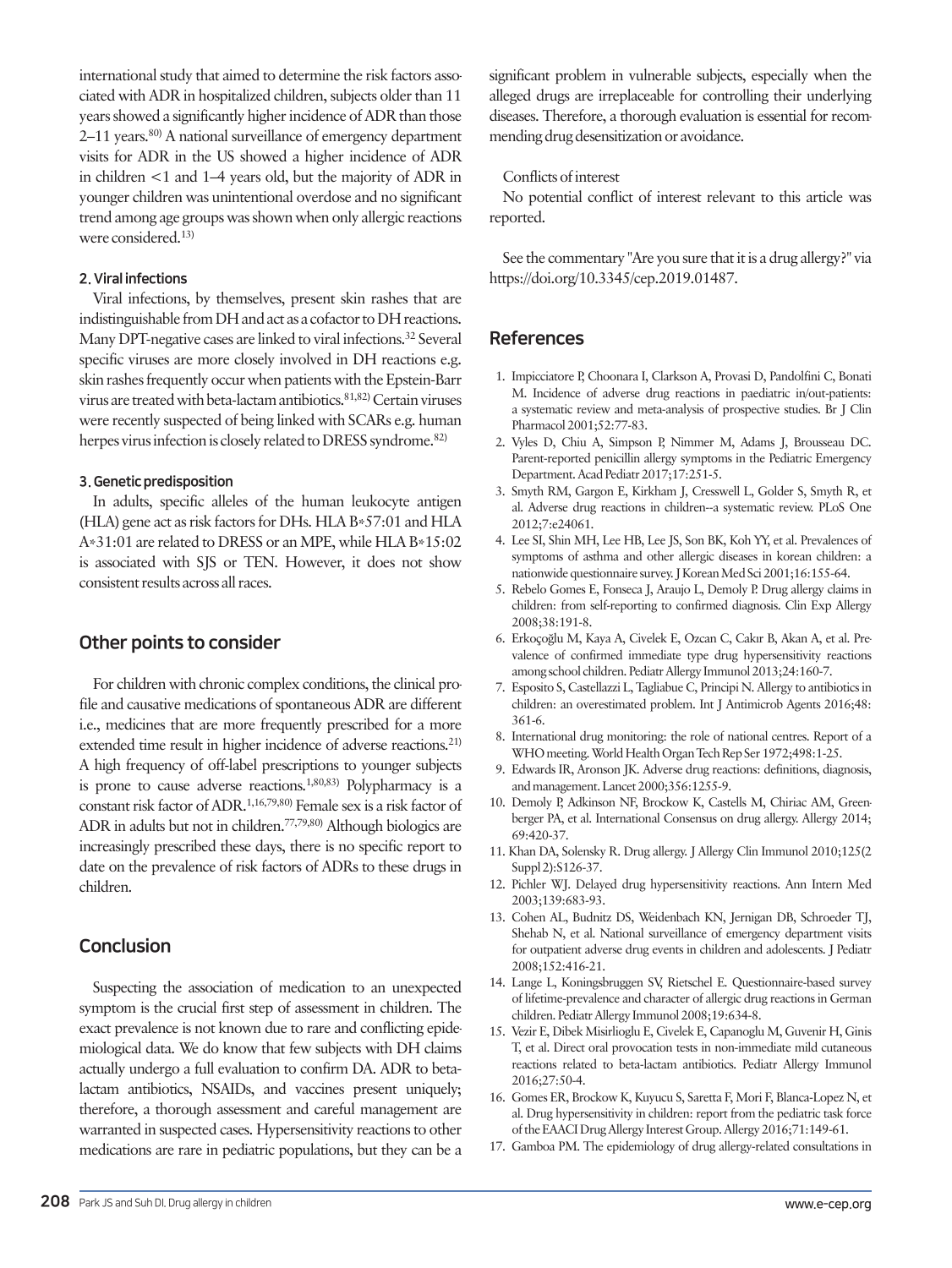Spanish Allergology services: Alergológica-2005. J Investig Allergol Clin Immunol 2009;19 Suppl 2:45-50.

- 18. Rukasin CRF, Norton AE, Broyles AD. Pediatric drug hypersensitivity. Curr Allergy Asthma Rep 2019;19:11.
- 19. Bergmann M, Caubet JC. Specific aspects of drug hypersensitivity in children. Curr Pharm Des 2016;22:6832-51.
- 20. Gomes ER, Demoly P. Epidemiology of hypersensitivity drug reactions. Curr Opin Allergy Clin Immunol 2005;5:309-16.
- 21. Kim B, Kim SZ, Lee J, Jung AH, Jung SH, Hahn HJ, et al. Clinical profiles of adverse drug reactions spontaneously reported at a single Korean hospital dedicated to children with complex chronic conditions. PLoS One 2017;12:e0172425.
- 22. Atanaskovic-Markovic M, Gomes E, Cernadas JR, du Toit G, Kidon M, Kuyucu S, et al. Diagnosis and management of drug-induced anaphylaxis in children: An EAACI position paper. Pediatr Allergy Immunol 2019; 30:269-76.
- 23. Lee SY, Ahn K, Kim J, Jang GC, Min TK, Yang HJ, et al. A multicenter retrospective case study of anaphylaxis triggers by age in Korean children. Allergy Asthma Immunol Res 2016;8:535-40.
- 24. Motosue MS, Bellolio MF, Van Houten HK, Shah ND, Campbell RL. Increasing Emergency Department visits for anaphylaxis, 2005-2014. J Allergy Clin Immunol Pract 2017;5:171-5.
- 25. Dibek Misirlioglu E, Guvenir H, Bahceci S, Haktanir Abul M, Can D, Usta Guc BE, et al. Severe cutaneous adverse drug reactions in pediatric patients: a multicenter study. J Allergy Clin Immunol Pract 2017;5:757-63.
- 26. Duong TA, Valeyrie-Allanore L, Wolkenstein P, Chosidow O. Severe cutaneous adverse reactions to drugs. Lancet 2017;390:1996-2011.
- 27. Oh HL, Kang DY, Kang HR, Kim S, Koh YI, Kim SH, et al. Severe cutaneous adverse reactions in Korean pediatric patients: a study from the Korea SCAR Registry. Allergy Asthma Immunol Res 2019;11:241-53.
- 28. Park GM, Park JH, Jung JW, Han HW, Kim JY, Lee E, et al. Pediatric adverse drug reactions collected by an electronic reporting system in a single tertiary university hospital. Allergy Asthma Respir Dis 2016;4:354-9.
- 29. Kim DW, Choi YC, Lee YS, Nam YH, Jung JA. Analysis of pediatric adverse drug reactions reported to regional pharmacovigilance center of a single university hospital. Allergy Asthma Respir Dis 2018;6:263-9.
- 30. Romano A, Caubet JC. Antibiotic allergies in children and adults: from clinical symptoms to skin testing diagnosis. J Allergy Clin Immunol Pract 2014;2:3-12.
- 31. Norton AE, Konvinse K, Phillips EJ, Broyles AD. Antibiotic allergy in pediatrics. Pediatrics 2018;141:e20172497.
- 32. Trubiano JA, Stone CA, Grayson ML, Urbancic K, Slavin MA, Thursky KA, et al. The 3 Cs of antibiotic allergy-classification, cross-reactivity, and collaboration. J Allergy Clin Immunol Pract 2017;5:1532-42.
- 33. Ibia EO, Schwartz RH, Wiedermann BL. Antibiotic rashes in children: a survey in a private practice setting. Arch Dermatol 2000;136:849-54.
- 34. Na HR, Lee JM, Jung JW, Lee SY. Usefulness of drug provocation tests in children with a history of adverse drug reaction. Korean J Pediatr 2011; 54:304-9.
- 35. Noh SR, Yoon J, Cho HJ, Song S, Park GM, Yu J, et al. Outcomes of drug provocation tests in Korean children with suspected drug hypersensitivity reaction. Allergy Asthma Respir Dis 2018;6:26-33.
- 36. Zagursky RJ, Pichichero ME. Cross-reactivity in β-lactam allergy. J Allergy Clin Immunol Pract 2018;6:72-81.
- 37. Tonson la Tour A, Michelet M, Eigenmann PA, Caubet JC. Natural history of benign nonimmediate allergy to beta-lactams in children: a prospective study in retreated patients after a positive and a negative provocation test. J Allergy Clin Immunol Pract 2018;6:1321-6.
- 38. Neubert A, Verhamme K, Murray ML, Picelli G, Hsia Y, Sen FE, et al. The prescribing of analgesics and non-steroidal anti-inflammatory drugs in paediatric primary care in the UK, Italy and the Netherlands. Pharmacol Res 2010;62:243-8.
- 39. Lesko SM, Mitchell AA. The safety of acetaminophen and ibuprofen among children younger than two years old. Pediatrics 1999;104:e39.
- 40. Eustace N, O'Hare B. Use of nonsteroidal anti-inflammatory drugs in

infants. A survey of members of the Association of Paediatric Anaesthetists of Great Britain and Ireland. Paediatr Anaesth 2007;17:464-9.

- 41. Settipane RA, Constantine HP, Settipane GA. Aspirin intolerance and recurrent urticaria in normal adults and children. Epidemiology and review. Allergy 1980;35:149-54.
- 42. Doña I, Blanca-López N, Torres MJ, García-Campos J, García-Núñez I, Gómez F, et al. Drug hypersensitivity reactions: response patterns, drug involved, and temporal variations in a large series of patients. J Investig Allergol Clin Immunol 2012;22:363-71.
- 43. Guvenir H, Dibek Misirlioglu E, Capanoglu M, Buyuktiryaki B, Onay ZR, Ginis T, et al. The frequency of nonsteroidal anti-inflammatory drug hypersensitivity in children with asthma. Int Arch Allergy Immunol 2018; 176:26-32.
- 44. Liew WK, Chiang WC, Goh AE, Lim HH, Chay OM, Chang S, et al. Paediatric anaphylaxis in a Singaporean children cohort: changing food allergy triggers over time. Asia Pac Allergy 2013;3:29-34.
- 45. Gabrielli S, Clarke AE, Eisman H, Morris J, Joseph L, La Vieille S, et al. Disparities in rate, triggers, and management in pediatric and adult cases of suspected drug-induced anaphylaxis in Canada. Immun Inflamm Dis 2018;6:3-12.
- 46. Jares EJ, Baena-Cagnani CE, Sánchez-Borges M, Ensina LF, Arias-Cruz A, Gómez M, et al. Drug-induced anaphylaxis in latin american countries. J Allergy Clin Immunol Pract 2015;3:780-8.
- 47. Choi J, Lee JY, Kim KH, Choi J, Ahn K, Kim J. Evaluation of drug provocation tests in Korean children: a single center experience. Asian Pac J Allergy Immunol 2016;34:130-6.
- 48. Stevenson DD, Sanchez-Borges M, Szczeklik A. Classification of allergic and pseudoallergic reactions to drugs that inhibit cyclooxygenase enzymes. Ann Allergy Asthma Immunol 2001;87:177-80.
- 49. Kowalski ML, Asero R, Bavbek S, Blanca M, Blanca-Lopez N, Bochenek G, et al. Classification and practical approach to the diagnosis and management of hypersensitivity to nonsteroidal anti-inflammatory drugs. Allergy 2013;68:1219-32.
- 50. Kidon M, Blanca-Lopez N, Gomes E, Terreehorst I, Tanno L, Ponvert C, et al. EAACI/ENDA position paper: diagnosis and management of hypersensitivity reactions to non-steroidal anti-inflammatory drugs (NSAIDs) in children and adolescents. Pediatr Allergy Immunol 2018;29:469-80.
- 51. Sánchez-Borges M, Capriles-Behrens E, Caballero-Fonseca F. Hypersensitivity to non-steroidal anti-inflammatory drugs in childhood. Pediatr Allergy Immunol 2004;15:376-80.
- 52. Corzo JL, Zambonino MA, Muñoz C, Mayorga C, Requena G, Urda A, et al. Tolerance to COX-2 inhibitors in children with hypersensitivity to nonsteroidal anti-inflammatory drugs. Br J Dermatol 2014;170:725-9.
- 53. Kelso JM, Greenhawt MJ, Li JT, Nicklas RA, Bernstein DI, Blessing-Moore J, et al. Adverse reactions to vaccines practice parameter 2012 update. J Allergy Clin Immunol 2012;130:25-43.
- 54. McNeil MM, DeStefano F. Vaccine-associated hypersensitivity. J Allergy Clin Immunol 2018;141:463-72.
- 55. Caubet JC, Ponvert C. Vaccine allergy. Immunol Allergy Clin North Am 2014;34:597-613.
- 56. McNeil MM, Weintraub ES, Duffy J, Sukumaran L, Jacobsen SJ, Klein NP, et al. Risk of anaphylaxis after vaccination in children and adults. J Allergy Clin Immunol 2016;137:868-78.
- 57. Grohskopf LA, Sokolow LZ, Broder KR, Walter EB, Fry AM, Jernigan DB. Prevention and control of seasonal influenza with vaccines: recommendations of the Advisory Committee on Immunization Practices-United States, 2018-19 Influenza Season. MMWR Recomm Rep 2018; 67:1-20.
- 58. Joint Task Force on Practice Parameters; American Academy of Allergy, Asthma and Immunology; American College of Allergy, Asthma and Immunology; Joint Council of Allergy, et al. Drug allergy: an updated practice parameter. Ann Allergy Asthma Immunol 2010;105:259-73.
- 59. Romano A, Gaeta F, Valluzzi RL, Alonzi C, Viola M, Bousquet PJ. Diagnosing hypersensitivity reactions to cephalosporins in children. Pediatrics 2008;122:521-7.
- 60. Caubet JC, Kaiser L, Lemaître B, Fellay B, Gervaix A, Eigenmann PA. The role of penicillin in benign skin rashes in childhood: a prospective study